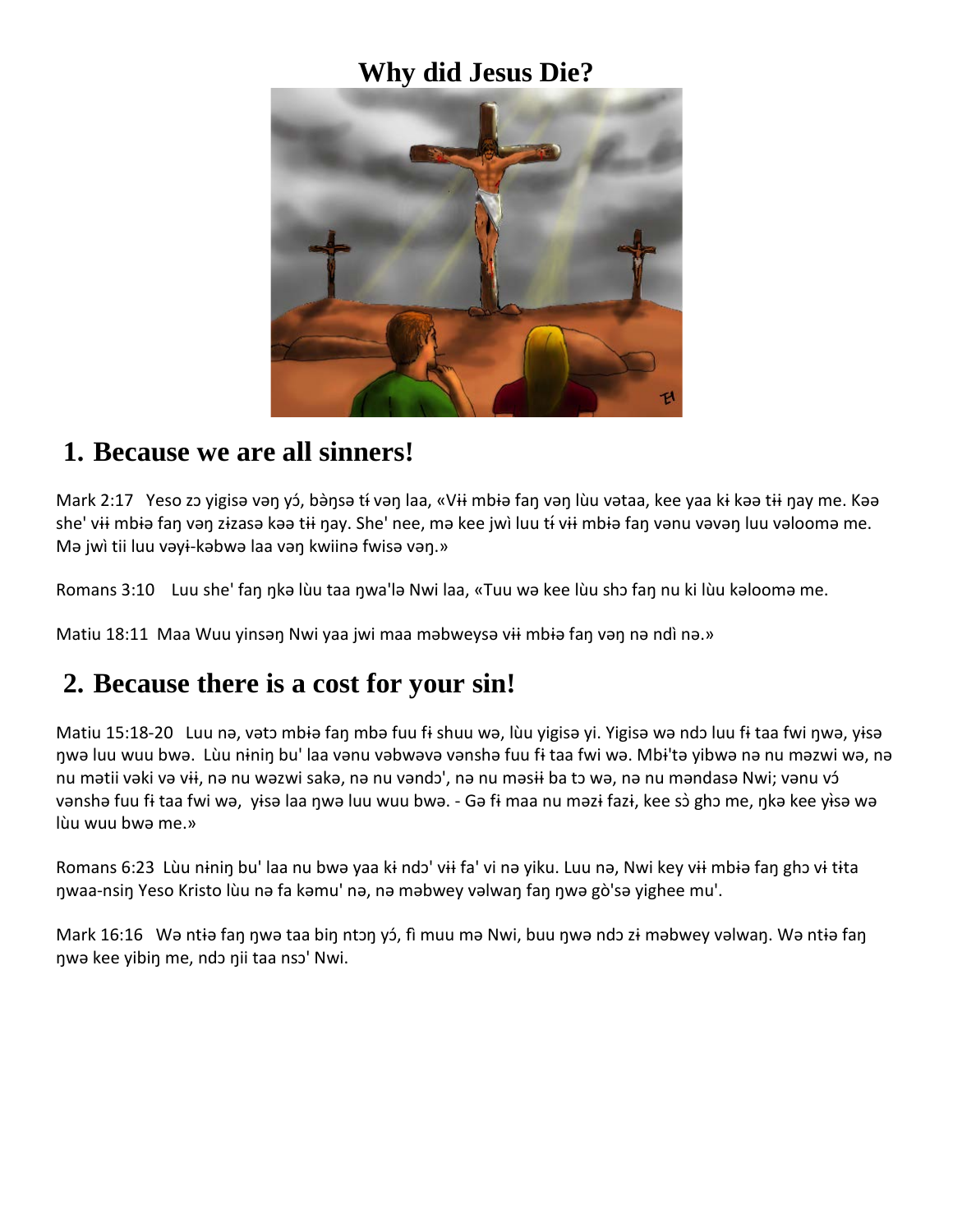

**There is a cost for your sin!**

# **3. Because Jesus died and paid for our sins on the cross!**

Matiu 1:21 Ŋwə taa bi wee-wəndɔŋ, a shu yizii yi laa Yeso, bu' laa ŋwə ndɔ bweysə vɨɨ vi fɨ ghɔ vənu vəbwəvə faŋ mbə lùu maa vəŋ.»

Romans 5:8 Gə fi maa Nwi, ŋwə nə də ŋkawnə yi faŋ ŋwə kàw nsiŋ didi' nə, faŋ Kristo nə kù tɔ nsiŋ maa yighee njyə faŋ nsiŋ nəə kɨ bii vəyɨ-kəbwə.

John 3:16 Nwi nə kàw mbi dɨdɨ', tɔ̀ŋ yigɨ' ŋwiŋ wi laa, vɨɨ vənshə faŋ vəŋ nùŋ fwisə vəŋ maa ŋwə, kee ndɔ ndi me, z<del>i</del> məbwey vəlwan fan nwə gò'sə yighee mu'.

Matiu 18:11 Maa Wuu yinsən Nwi yaa jwi maa məbweysə vii mbiə fan vən nə ndì nə.»

## **4. Salvation is a free gift, not by good works. You must take God's word for it, and trust Jesus alone!**

Ephesians 2:8-9 Nwi nə bweysə viŋ bu' gəŋsə Nwi, faŋ viŋ nùŋ fwi siŋ maa Kristo. Kee bee gaŋtə viŋ gàŋtə yiŋwaa yiŋ me; nə key she' Nwi kèy viŋ shɔ. Viŋ kee bwèy bu' vənu vəjəəvə viŋ faŋ viŋ yɨsə me. Nɨniŋ laa kɨ wə kɨ bəŋsə ŋwaa wi me.

Titus 3:5 Faŋ ŋwə nə bweysə nsiŋ nɨniŋ nə, kee bweysə nsiŋ bu' vəfa' vəjəəvə faŋ nsiŋ nə yɨsə me. Ŋwə bwèysə nsin luu she' bu' gən si, fan nwə nə sɔ nu bwə fɨ maa nsin, bì nsin fi. Zwitə Ley Nwi nii taa fwisə nsin, kɔ nsiŋ nə nshinə yifi.

Acts 4:12 Ka' wə kee kìi məbwey fi ghɔ wə diday me. Nwi kɔ she' Yeso ti nsin laa nsin ndɔ kii məbwey vəlwan, fan nsin bìn yizii Yeso yó.»

## **5. We must put our faith and trust in Christ alone!**